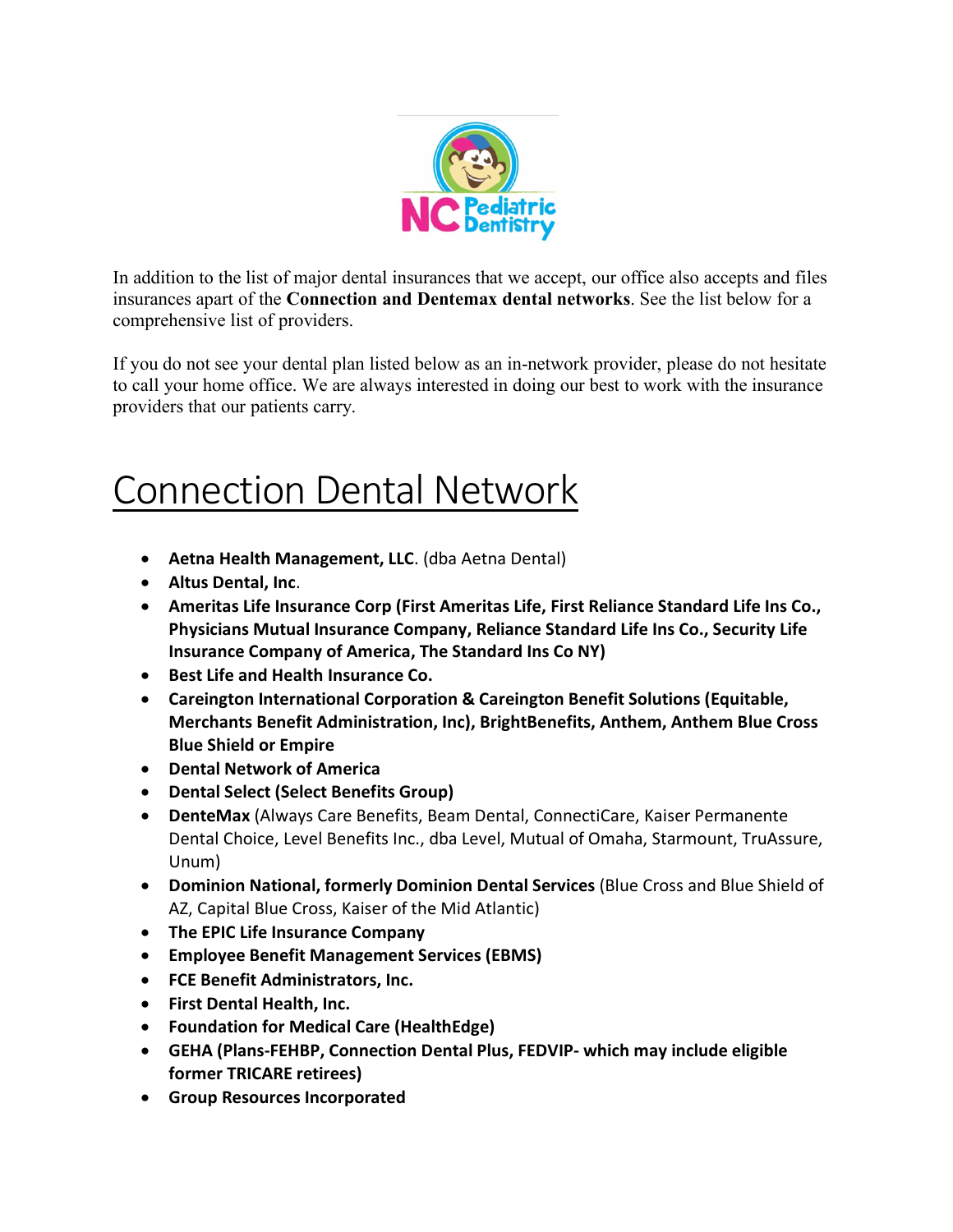- **Guardian Life Insurance Company of America**
- **HealthComp, Inc. HealthPlex, Inc.**
- **Health Resources, Inc.** (Dental Health Options, Paramount Dental, Promedica's Medicare Advantage plan)
- **Humana Dental Insurance** (Central States Funds, Humana Dental Access Discount Card, Humana Dental PPO, Humana Dental Traditional Preferred, Humana Federal Advantage/FEDVIP (AL, AZ, CA, CO, UT), Humana Gold Plus (HMO), Humana One)
	- *HMO refers to the member's Medical plan, Dental is paid as a PPO using your Connection Dental Fee Schedule.*
- **Kansas City Life Insurance Company Lincoln Financial Insurance Company MetLife Insurance Company**
- **Mid-American Benefits, Inc.**
- **National Rural Electric Cooperative Association Group Benefits Program (NRECA)**
- **NovaNet Inc.** (Alternative Ins Resources, Argus Dental & Vision Inc, Arm LTD, The Benefit Group Inc, Benefit and Risk Management Services (BRMS), Boulder Admin Svcs, CareFirst Blue Cross Blue Shield, Chesterfield Resources, CoreSource, Cypress Benefit Admin, DD Services, Inc, Direct Care Admin, Equian LLC, Group Benefit Services, HealthFirst, Med-Pay, Inc., Northern Illinois Health Plan, Nova Healthcare Admin, Planstin Administrative Solutions, Preferred Benefit Admin, United Claims Solutions, United Furniture Workers Insurance Fund, Varipro)
- **Pequot Plus Health Benefit Services**
- **Preferred Health Professionals** (Bricklayers Local 15, Cement Masons and Plasterers Local 518, City of Pasco, Construction Industry Laborers, Greater KC Laborers, Missouri Cooperatives, Painters District Council #3)
- **Principal Financial Group Renaissance Dental**
- **Shasta Administrative Services Solstice Benefits, Inc.**
- **Sun Life Financial Inc.**
- **TransWestern Insurance Administrators**
- **TriStar Benefit Administrators (formerly Am. Administrators)**
- **United Healthcare (Blue Shield of California, Dental Benefit Providers, Inc.)**
- **Medicare Advantage Plans:** AARP MedicareComplete Profile (HMO), Erickson Advantage Signature with Drugs (HMO-POS), Rocky Mountain Health Plan Medicare, UnitedHealthcare MedicareComplete Assure (PPO), UnitedHealthcare Dual Complete (HMO SNP), UnitedHealthcare Dual Complete LP (HMO SNP), UnitedHealthcare Dual Complete RP (Regional PPO SNP), UnitedHealthcare Medicare Silver (Regional PPO SNP)
	- o *HMO refers to the member's Medical plan, Dental is paid as a PPO using your Connection Dental Fee Schedule.*
- **UltraBenefits, Inc.**
- **United Concordia Inc.** (BCBS MN Medicare Advantage, First Priority Life Insurance Company, Highmark, Inc., Highmark West Virginia, Highmark Delaware, HMO of Northeastern Pennsylvania, Inc., d/b/a First Priority Health, Highmark Choice Company, Highmark Select Resources Inc., Highmark Benefits)
- **United Medical Resources, Inc. (UMR)**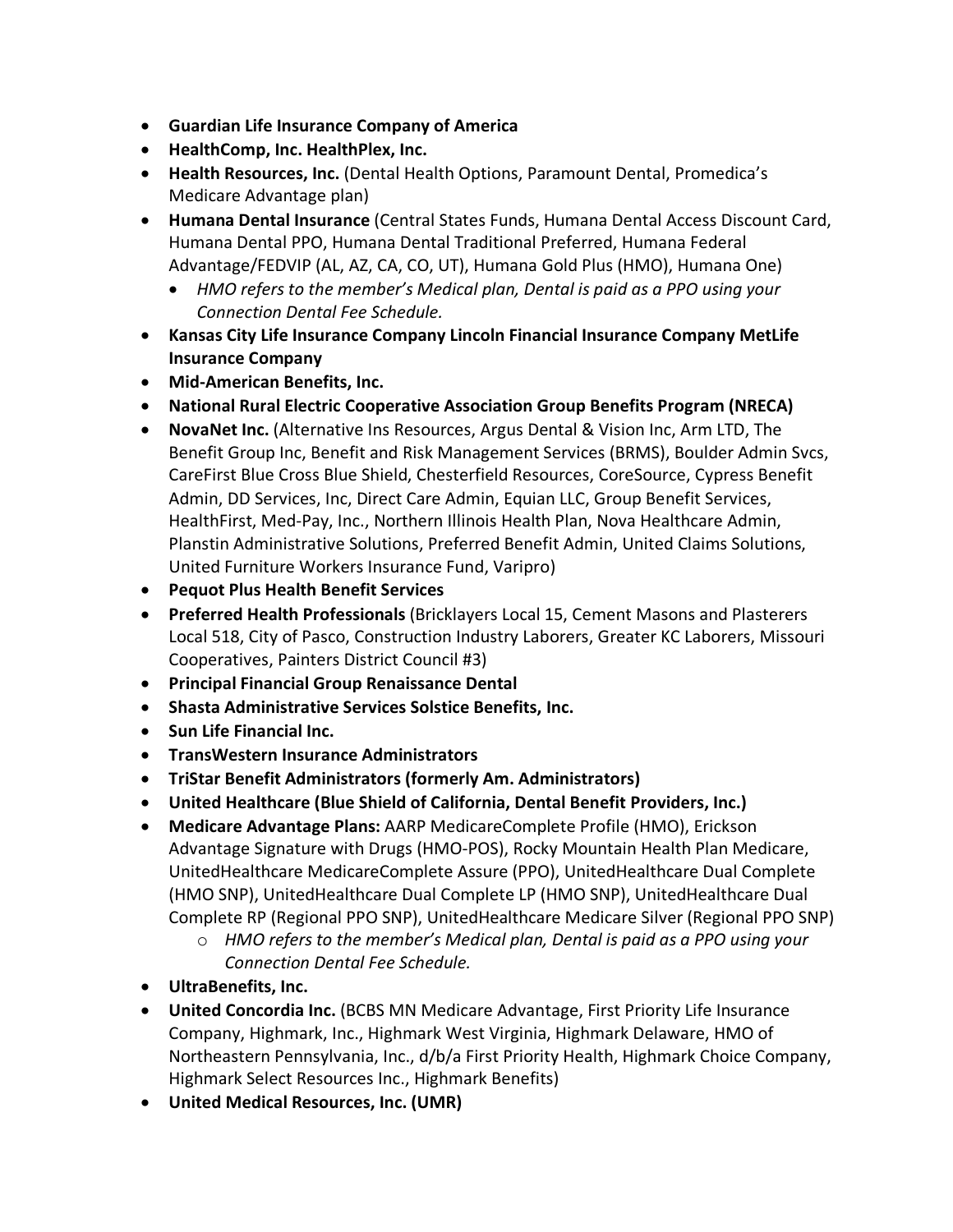## Dentemax Dental Network

- Access One Consumer Health, Inc
- Access Plans USA
- ACS Benefit Services LLC
- Actuarial Management Resources, Inc
- Administration Systems Research Corp
- Administrative Concepts, Inc
- Administrative Solutions, Inc
- ADN Administrators, Inc.
- Advantica (FKA Essex Dental Benefits)
- AFSCME Care Plan of Ohio
- Aliera Healthcare Inc
- Allied Benefit System Inc
- AlwaysCare Benefits/Unum/Starmount
- Ameraplan
- American Dental Professional Services
- American Sterling Dental Health Plan Inc.
- AmeriHealth Administrators
- Ameritas Life Insurance Corp. Group Div
- Apex Benefits Services, LLC
- Argus Dental Plans
- Association Healthcare Management Inc., dba Family
- Assured Benefits Administrators, Inc.
- Aultra Administrative Group
- Automated Benefit Services
- Avalon Benefit Services, Inc
- Avesis Incorporated
- BAC Agency
- Banner Administration
- Beam Dental
- Ben-E-Lect
- Benefit Administrative Solutions, Inc-aka HUM Int
- Benefit Administrative Systems, LLC
- Benefit Administrators Inc.
- Benefit Assistance Corporation
- Benefit Services-New Jersey
- Benesys Inc.
- Bento a.k.a. Cambalt Solutions, Inc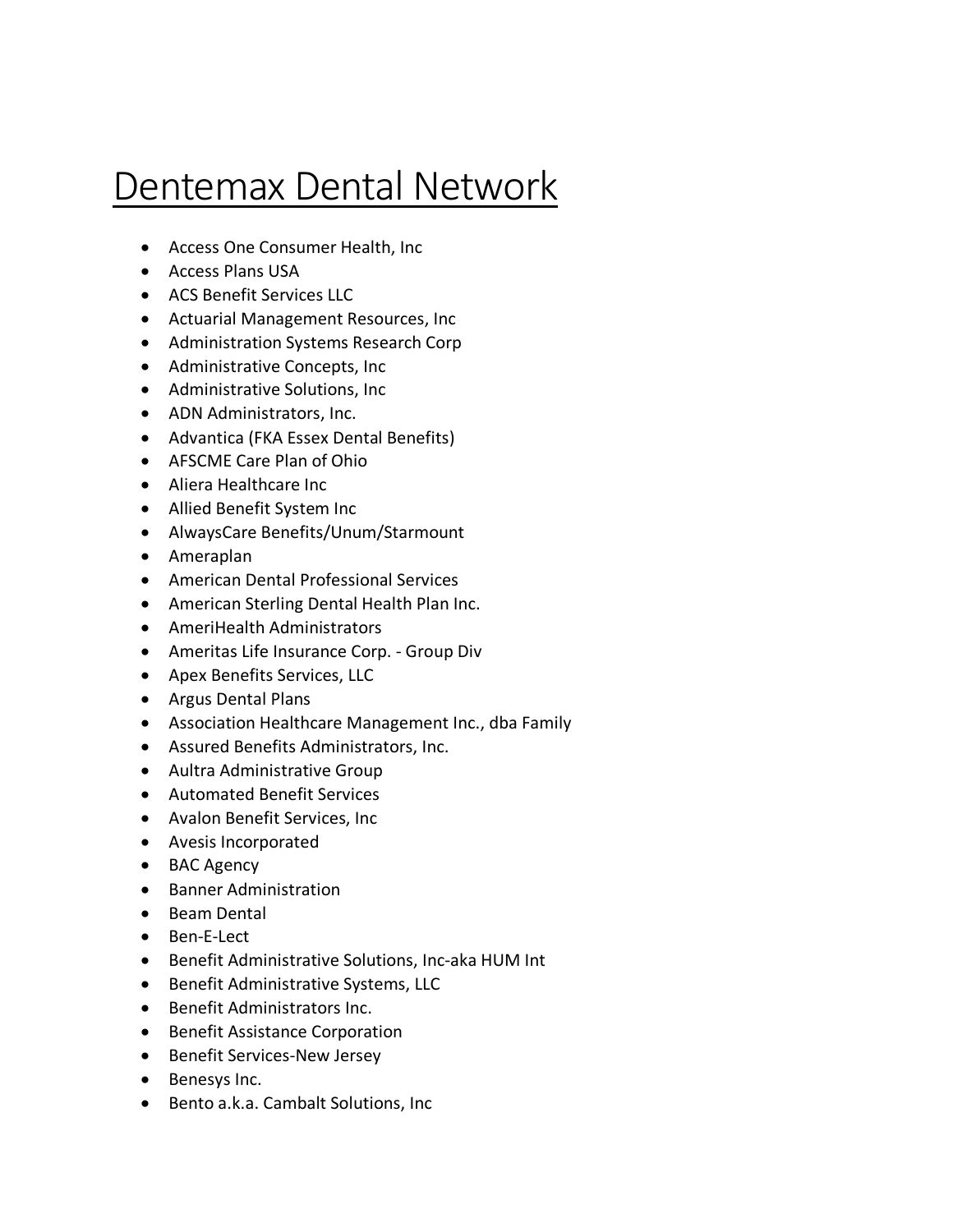- Best Life & Health Insurance Company
- Blue Cross and Blue Shield of Kansas City
- Blue Cross Blue Shield of AL
- Blue Cross Blue Shield of AZ
- Blue Cross Blue Shield of MA
- Blue Cross Blue Shield of MI
- Blue Cross Blue Shield of TN
- Brokerage Concepts,Inc.
- Capitol Administrators CA
- CAREington
- Centrix Benefit Administrators, Inc.
- CFA (Formerly NCAS)
- Citizens Security Life Ins. Co
- CNIC Health Solutions Inc
- Colonial Life & Accident Insurance Company
- Companion Life-BCBS of SC
- CompBenefits-Humana Dental
- Comprehensive Health Services, Inc
- CoreSource (FKA: FMH Benefit Services, Inc.)
- CoreSource of IL
- CoreSource of MD
- CoreSource of OH
- CoreSource of PA
- Coverdell
- CTI Administrators, Inc
- Custom Design Benefits
- Cypress Dental Administrators
- DeCare International
- Dentalplans.com
- DentaQuest
- Dentist Direct LLC
- DFB TPA Services LLC
- Dominion Dental Services USA Inc
- EBSO, Inc.
- EMI Health
- Employee Benefit Services, Inc
- Employee Benefits Administrators, Inc
- Employee Health Insurance Management, Inc (EHIM)
- Employee Security Inc.
- Employer Driven Insurance Services, Inc
- Enterprise Group Planning
- EPIC Life Insurance Company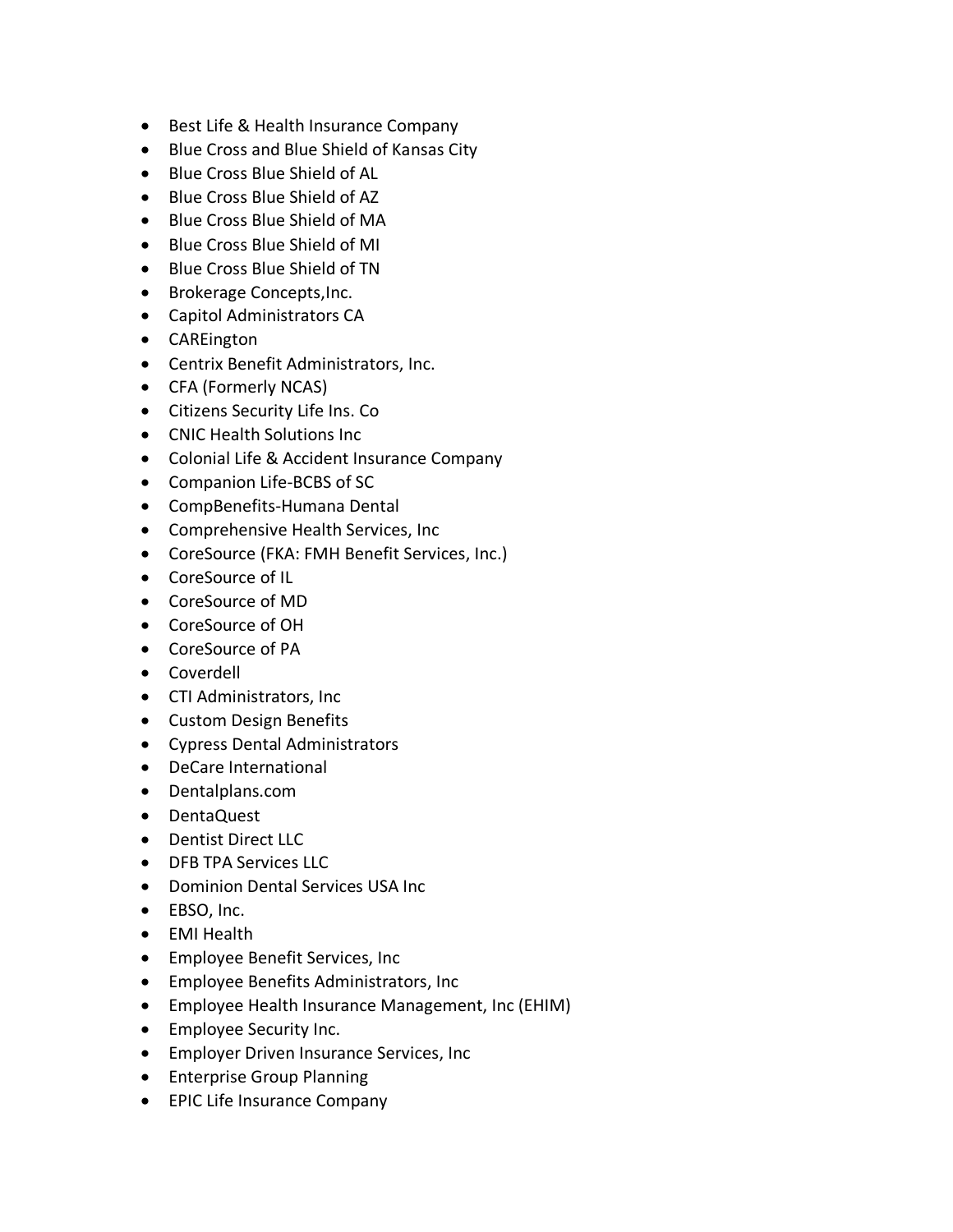- Excellus
- Eye Benefits
- Financial Marketing Concept, LTD
- First Continental Life
- Florida Combined Life
- Florida Health Administrators (FHA-TPA)
- Fringe Benefit Group, Inc.
- Generali Global Health Services (GGHS)
- Gilsbar Insurance Services
- go2dental.com
- Group & Pension Administrators Inc
- Group Administrators Ltd
- Group Benefit Services. Inc
- Group Dental Services of Maryland
- Group Insurance Sevice Center, INC
- Group Management Services (GMS)
- Group Resources, Inc.
- HAA Preferred Partners LLC
- Health Design Plus
- Health Economics Group Inc
- Health Plan Administrators LLC
- HealthEZ
- HealthPartners Dental Administration
- Healthscope Benefits
- HealthSmart Benefit Solutions WV
- HealthSmart Benefit Solutions- AZ
- Healthsmart Benefit Solutions-OH
- HealthSmart-KY-Employee Benefits Administrators In
- Horizon Blue Cross
- Humana Dental Insurance Corporation
- INDECS Corporation
- Individual Benefits Company dba Healthy Michigan D
- iNetico
- Insight Benefit Administrators, LLC
- Insurance Administrators of America
- Insurance Design Administrators
- Insurance Management Services, Inc (IMS)
- Insurance Program Manager Group
- Interactive Medical Systems
- International Medical Group Inc.
- J. J. Stanis and Company
- JP Farley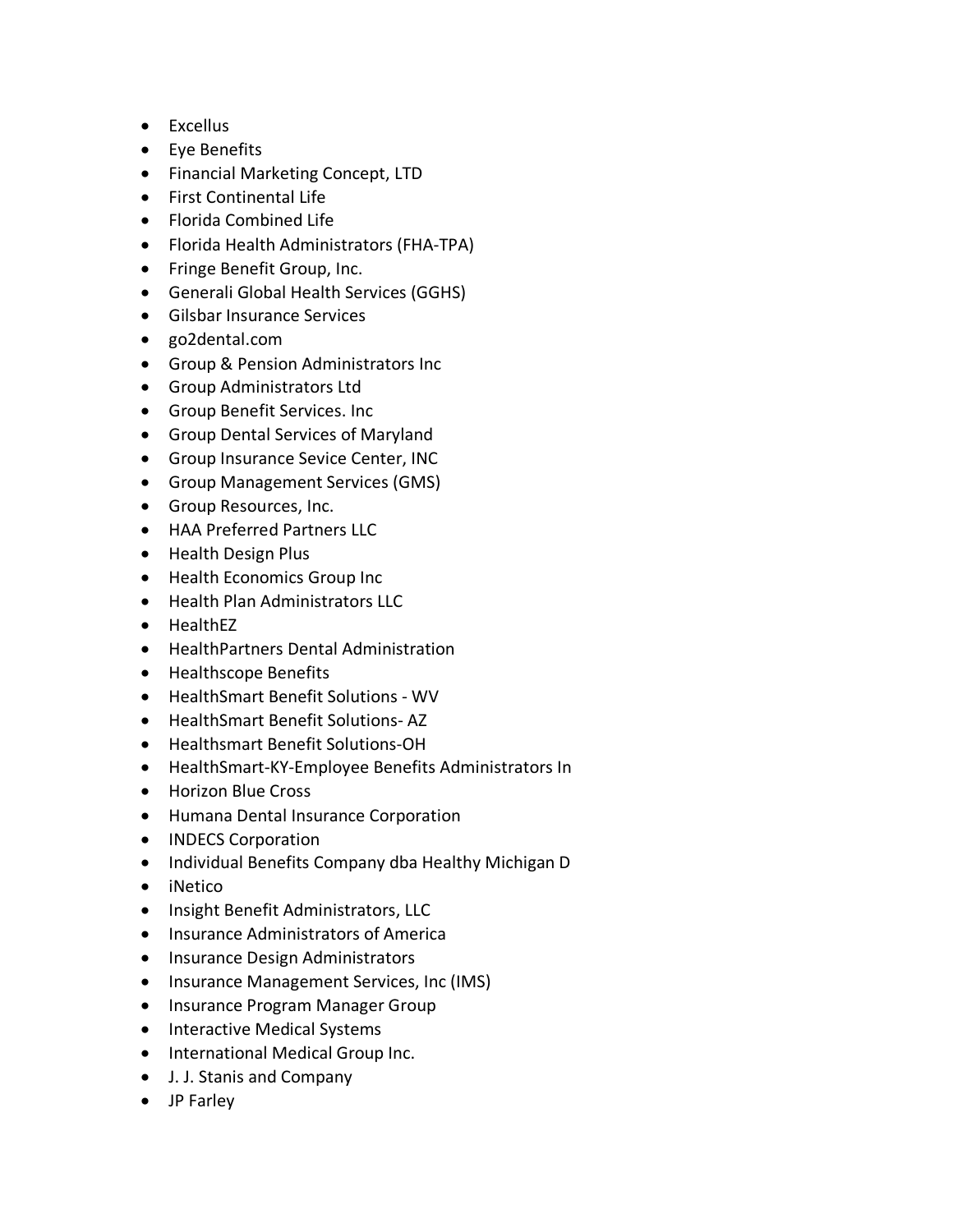- Koegel Meats, Inc.
- Level Benefits Inc. DBA Level
- Liberty Dental Plan
- Lifetime Benefit Solutions fka: EBS-RMSCO, Inc.
- Lincoln Financial Group
- Managed Care of North America
- McClements Insurance Services, LLC
- MedBen
- Medical Benefit Administrators of Maryland, Inc
- Medical Mutual of Ohio (MMOH)
- Meritain Health EV Benefits Mgmt
- Meritain Health Minneapolis CBSA Inc.
- Meritain Health North American Benefits Network
- Meritain Health Westport
- Meritain Health Weyco
- Meritain Health -North American Health Plans
- Meritain Health-Smith Administrators
- Michigan United Food and Commercial Workers
- Mid America Associates
- Mid-American Benefits Inc
- Mutual of Omaha
- MVP Health Care
- Nevada Dental Benefits, Ltd
- NexDent Dental Plans, Inc
- NFP Benefit Alliance (AKA Heath Care Payer
- NGS American
- Nippon Life Insurance Company of America
- Nova Healthcare Administrators
- NovaNet Inc
- Ohio Conference of Teamsters Health & Welfare Fund
- Ohio State Plumbers & Pipefitters Health & Welfare
- Painters Union Insurance Fund
- Patient Provider Alliance, Inc
- Payer Fusion Holding Corp
- Planned Administrators, Inc
- Point Comfort Underwriters, Inc
- PPO USA Inc.
- Prairie States Enterprises
- Preferred Administrators
- Preferred Benefit Administrators, Inc
- Prime Health Services, Inc
- Principal Life Insurance Company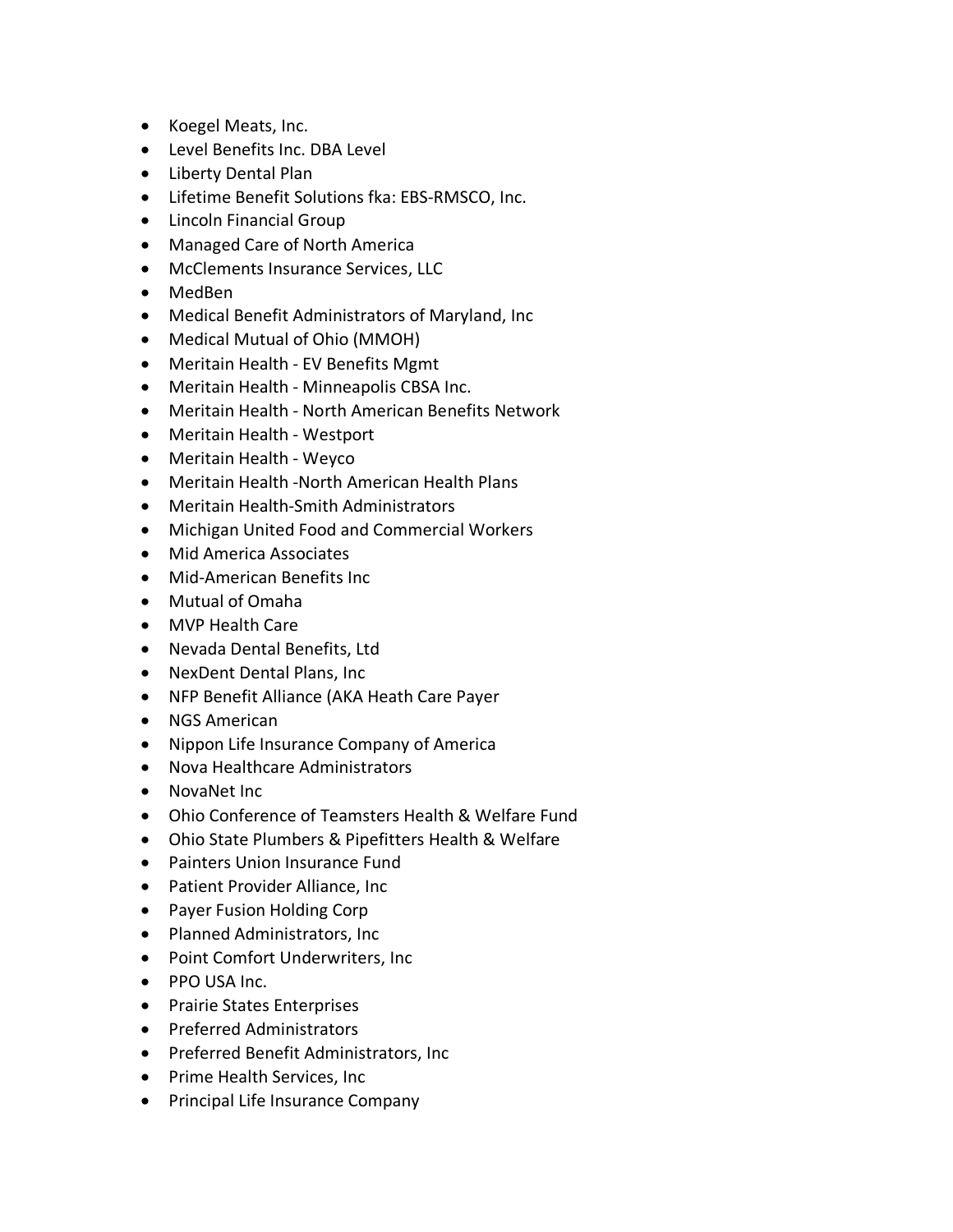- Priority Health (FKA: CAM Administrative Services)
- Prodegi Corporate Benefit Services
- Professional Benefit Administrators, Inc.
- Professional Claims Management
- ProMedical Plan PHC Inc
- Prominence Health Plan
- Promptous Inc
- Redwood Health Services
- Regence Blue Shield
- Regency Employee Benefits Inc.
- Regional Care, Inc
- Renaissance Holdings
- Revolv, Inc. (FKA Corvesta Services, Inc)
- Scion-Kasier
- Secure One Benefit Administrator Inc.
- Select Benefits Global Marketing Corp.
- Self Funded Plans, Inc
- Self Insured Services Company (Sisco)
- Seminole Tribe of Florida Health Plan Administrati
- Significa Benefit Services
- SKYGEN USA, LLC (FKA: Scion Dental, Inc)
- Southland Benefit Solutions, LLC
- Southwest Preferred Dental
- Stratose, Inc.
- Sun Life Financial
- Tall Tree Administrators
- The Dental Care Plus Group
- The Employee Benefit Service Center
- The Health Planof the Upper Ohio Valley
- The Lewer Agency Inc
- The Loomis Company
- The Preferred Group.
- TruAssure Insurance Company
- UFCW (MI)
- UFCW Local 880 H & W Fund
- Ultra Benefits, Inc
- UMR Cincinnati
- UMR-Fiserv Health Benefit Planners, ltd.
- UMR-Fiserv Health Harrington Benefit Services
- UMR-Fiserv Health Wausau Benefits Inc.
- UMR-Midwest Security Administrators
- Unified Group Services, Inc